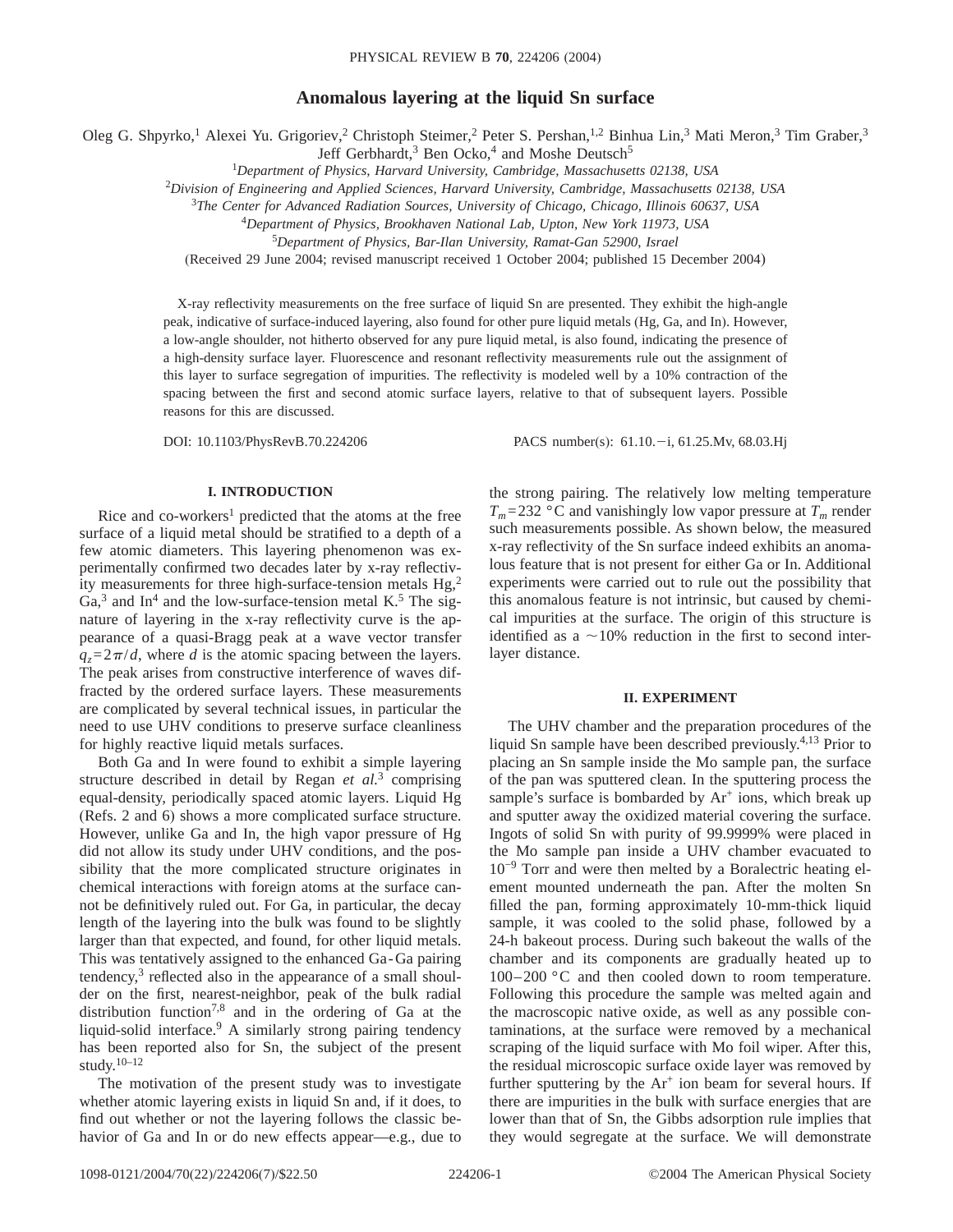

FIG. 1. Kinematics of the x-ray measurement. *kin* and *kout* are the wave vectors of the incident and detected x rays, respectively.

below that even though Sn has a relatively high surface tension impurities are not present at the surface.

### **III. X-RAY REFLECTIVITY MEASUREMENTS**

The measurements were carried out at the liquid surface spectrometer facility of the ChemMat CARS beamline at the Advanced Photon Source, Argonne National Laboratory, Argonne, IL. The kinematics of x-ray measurements described in this work are illustrated in Fig. 1. X rays with a wave vector  $k_{in} = 2\pi/\lambda$ , where  $\lambda = 0.729$  Å is the x-ray wavelength, are incident on the horizontal liquid surface at an angle  $\alpha$ . The detector selects, in general, a ray with an outgoing wave vector  $k_{out}$ . The reflectivity  $R(q<sub>z</sub>)$  is the intensity ratio of these two rays, when the specular conditions  $\alpha = \beta$  and  $\Delta\Theta$  $=0$  are fulfilled. In this case the surface-normal momentum transfer is  $q_z = (2\pi/\lambda)(\sin \alpha + \sin \beta) = (4\pi/\lambda)\sin \alpha$ . The detector resolution due to a finite acceptance angle was defined by two pairs of slits mounted on the detector arm and during all specular reflectivity measurements was fixed at 3.9 mrad vertically and 2.6 mrad horizontally. During the measurements the temperature of the sample has been maintained at 240  $\degree$ C, which is just above bulk melting temperature of Sn, 232 °C.

The x-ray specular reflectivity shown with circles in Fig. 2 is the difference between the specular signal recorded with an Oxford scintillation detector at  $\alpha = \beta$ ,  $\Delta\Theta = 0$  and the offspecular background signal recorded at the same  $q<sub>z</sub>$ , but at  $\Delta\Theta = \pm 0.1^{\circ}$ . The data are then normalized to the measured incident intensity. This background subtraction procedure is particularly important because the bulk scattering function peaks at approximately the same  $q_z$  as the quasi-Braggsurface layering peak, since both peaks correspond roughly to the interatomic distance. As a result the background is particularly strong at the  $q_z$  values corresponding to the layering peak. Since the measured  $\Delta\Theta \neq 0$  intensity includes contributions from the capillary-wave-induced diffuse surface scattering, all of the theoretical simulations discussed below include a similar background subtraction procedure. The Fresnel reflectivity curve  $R_F(q_z)$ , due to an ideally flat and abrupt surface, is shown as a solid line in Fig. 2. The dashed line is  $R_F(q_z)$  modified by the theoretically predicted



FIG. 2. The measured x-ray specular reflectivity (points) of the surface of liquid Sn. The Fresnel reflectivity (solid line) of an ideally flat and abrupt surface and the reflectivity of an ideal surface roughened by thermally excited capillary waves (dashed line) are also shown.

thermal capillary-wave contributions, which depend only on the known values of the resolution function, surface tension and temperature. The quasi-Bragg layering peak and the deviation of the measured  $R(q_z)$  from the capillary-wavemodified  $R_F(q_z)$  are unambiguous proof of the existence of local structure at the surface. The quasi-Bragg peak at  $q_z$  $\approx$  2.2 Å<sup>-1</sup> corresponds to an atomic layering of close-packed spheres with the  $d \approx 2.8$  Å spacing of the atomic diameter of Sn. An additional new feature, a subtle but significant shoulder at  $q_z \approx 0.9$  Å<sup>-1</sup>, is not discernible in this figure and is revealed only upon removal of the effects of the capillary waves from the measured Fresnel-normalized reflectivity, as we show below.

### **IV. SURFACE STRUCTURE FACTOR**

To obtain a quantitative measure of the intrinsic surface structure factor the effects of thermal capillary excitations must be deconvolved from the reflectivity curve shown in Fig. 2. As mentioned above, the method for doing this has been described in detail in earlier papers on the surface layering in Ga, $3 \text{ In}$ ,  $4 \text{ K}$ ,  $5 \text{ and water}$ ,  $14 \text{ The principal result of this}$ analysis is that the measured reflectivity can be expressed as

$$
R(q_z) = R_F(q_z) |\Phi(q_z)|^2 \times \text{CW}(q_z), \tag{1}
$$

where  $\Phi(q_z)$  is the intrinsic structure factor of the surface and  $CW(q_z)$  accounts for the effects of the thermally excited capillary waves on  $R(q_z)$ . The surface scattering cross section yielding the CW $(q_z)$  term depends on *T*,  $q_z$ , the surface tension, and the geometric parameters defining the reflectometer's resolution function. It is understood well enough to allow us to fully account analytically for the effects of capillary waves on the measured  $R(q_z)$ . This is demonstrated in Fig. 3 where we plot the background-subtracted and incident-intensity-normalized intensity scattered by the sur-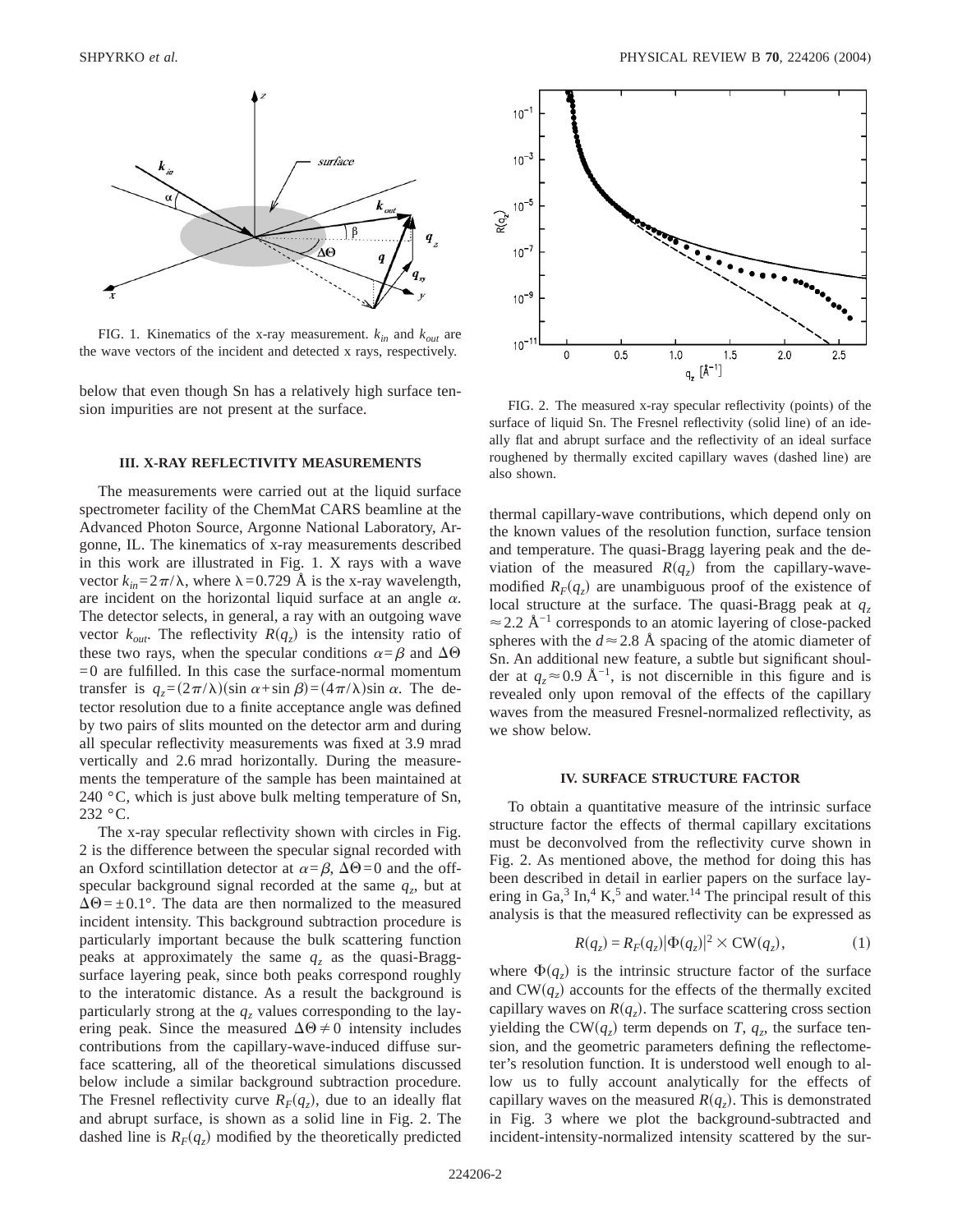

FIG. 3. Diffuse scattering off the liquid Sn surface measured at a fixed angle of incidence  $\alpha = 5.05^{\circ}$  (open circles). The peak corresponds to the specular condition at  $q_z$ =0.48 Å<sup>-1</sup>. The line is the capillary wave theory predictions for surface tension  $\gamma$  $=560$  mN/m.

face capillary waves measured as a function of  $\beta$  for a fixed incidence angle  $\alpha$  in the reflection plane  $(\Delta\Theta=0^{\circ})$ . The agreement between the measured values (points) and the theoretical cross section (line) is very good over more than three decades in intensity.

For this scan the incident beam is 100  $\mu$ m high and the detector is 0.5 mm high and 1 mm wide. Integration of the intensity in this figure over the  $\beta$  range spanned by the resolution function of the reflectivity measurements shown in Fig. 2 yields a value identical with that obtained in the reflectivity measurements at  $q_z$ =0.48 Å<sup>-1</sup>. This further strengthens our claim that the effects of the capillary-wave scattering on the reflectivity are well understood and can be separated out confidently from the measured  $R(q_z)$ .

The iterative procedure by which the theoretical line in Fig. 3 is calculated is the following. We first obtain a measure of the structure factor from a best fit of Eq. (1) to the reflectivity (Fig. 2) using values for  $CW(q_z)$  that are calculated from published values for the surface tension. This form of the surface structure factor is then used to fit measured diffuse scattering curves similar to that shown in Fig. 3, with the surface tension as the only adjustable parameter. When needed, the cycle can be repeated using now the new surface tension value. In practice, however, a single cycle was enough, since the best fit value for the surface tension,  $\gamma$ =560 mN/m, was in good agreement with the published values. Thus, we assert that the form of the diffuse scattering that gives rise to the value of  $CW(q_z)$  is fully determined, and the only unknown quantity in Eq. (1) is the surface structure factor. This quantity is the Fourier transform of the surface-normal derivative of the local electron density  $\rho(z)$ (Ref. 15):

$$
\Phi(q_z) = \frac{1}{\rho_{\infty}} \int dz \frac{d\langle \rho(z) \rangle}{dz} \exp(iq_z z), \tag{2}
$$

where  $\rho_{\infty}$  is the electron density of the bulk and  $\langle \cdots \rangle$  denotes averaging over the surface-parallel  $(x, y)$  directions.



FIG. 4. The structure factor (squared) of the Sn surface as derived from the measured reflectivity  $|\Phi(q_z)|^2$  $= R(q_z)/[R_F(q_z)CW(q_z)]$  (open circles). The dashed line is the theoretically expected  $|\Phi(q_z)|^2$  of a simple layered density profile as found previously for Ga and In. The solid line is a fit to a model, discussed in the text, where the distance between the first and second layers is reduced by 10% relative to that of the subsequent layers.

The ratio  $R(q_z)/[R_F(q_z)CW(q_z)] = |\Phi(q_z)|^2$ , derived from the measured reflectivity, is plotted in Fig. 4 (open circles). The dashed line is the theoretical reflectivity calculated using the surface structure factor obtained from the simple atomic layering model that successfully described the intrinsic surface structure factor of the pure liquid Ga and In. As can be seen from the plot, this model does not describe the measured values well. In particular, it does not exhibit any feature corresponding to the weak but distinct shoulder observed in the measured values at  $q_z \approx 0.9 \text{ Å}^{-1}$ . As this shoulder's position is incommensurate with the large layering peak at 2.2 Å<sup>-1</sup>, it must indicate the existence of a second length scale, additional to the periodicity of the surfaceinduced layering. It is highly unlikely that this second length scale  $2\pi/0.9=6.96$  Å is associated with a *periodic* structure, in the same way that the 2.2  $Å^{-1}$  peak is associated with the surface-induced layering, since such two-periodicity structure would be very difficult to rationalize physically. Similarly, the low- $q_z$  shoulder cannot be assigned to just a singleperiodicity layered structure with a top layer which is denser than the subsequent layers. While such a structure will yield a subsidiary peak at low  $q_z$ , this peak would be commensurate with the high- $q_z$  one—i.e., appear at  $q_z=0.5\times2.2$  $\approx$  1.1 Å<sup>-1</sup> rather than the observed  $\sim$  0.9 Å<sup>-1</sup>. Additionally, our attempts to fit the data using alternative density models—such as keeping the periodicity intact while modifying electron densities of the top several layers—did not produce a satisfactory fit to the experimental reflectivity data. Thus, we conclude that an appropriate model needs to include a second, noncommensurate and nonperiodic length scale. The solid line shown in Fig. 4 is a fit of the measured data by a model constructed along these lines. As can be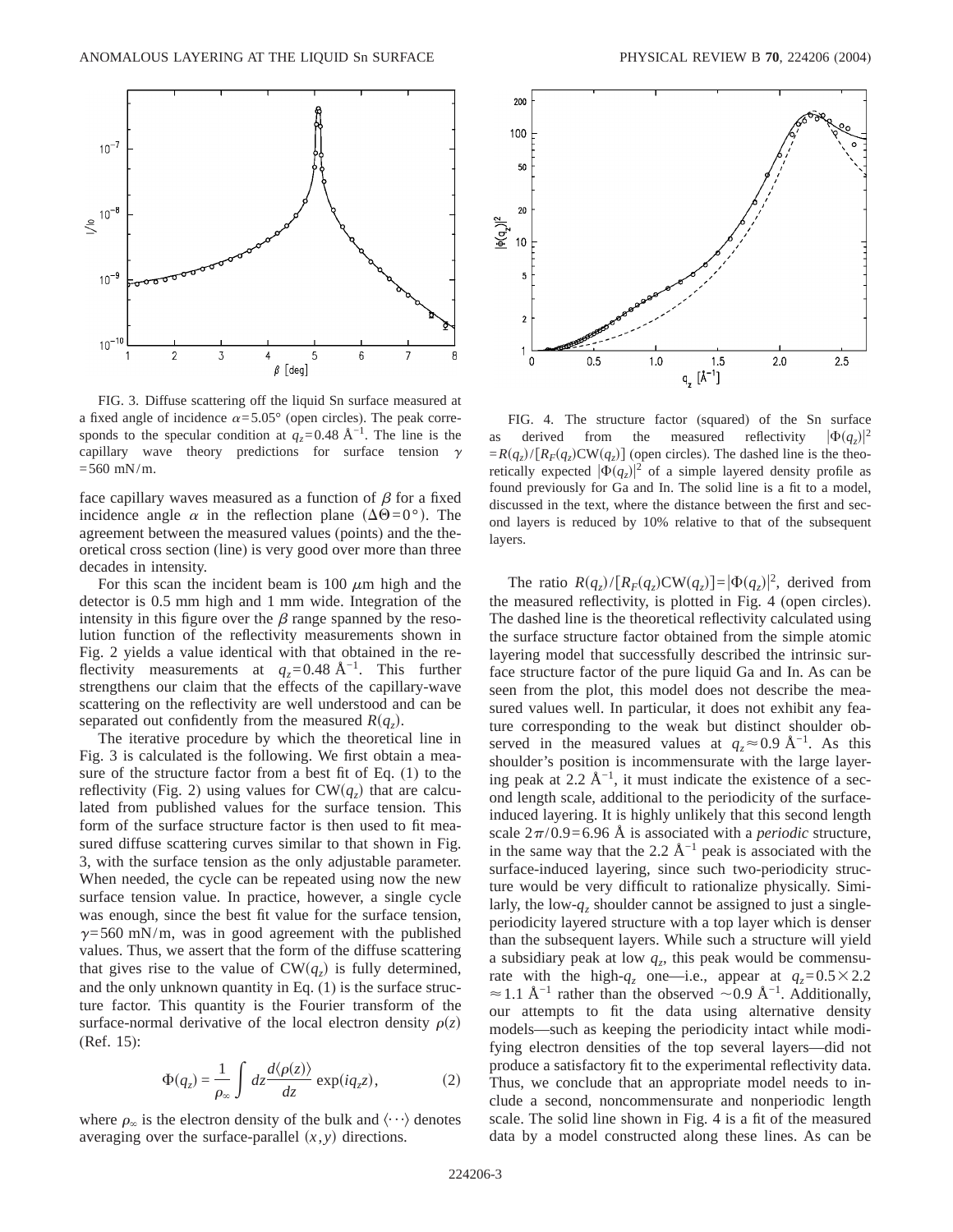

FIG. 5. Models for the intrinsic surface-normal electron density profiles of Sn for a simple, equally spaced layering model (dashed line), and for a model including a contraction of the spacing between the first and second layers by 10% (solid line). The models yield the reflectivities shown by the same lines in Fig. 2. The inset is a blow up of the first layer region.

seen, a good agreement is achieved with the measured values. We now proceed to discuss the details of this model.

The simple density model that has been used to represent the reflectivity of Ga (Ref. 3) and In (Ref. 4) consists of a convolution of an intrinsic density profile and a Debye-Waller-like factor, which accounts for the smearing of this profile by the thermally excited capillary waves. The intrinsic profile is modeled by a semi-infinite series of equally spaced Gaussians, each representing a single atomic layer. The Gaussians have equal integrated areas (i.e., equal areal electron density) but their widths increase with depth below the surface. This, in turn, results in a gradual decrease with depth of the individual peaks and valleys of the density profile, and an eventual evolution of the density towards the constant average density of the bulk liquid. The decay length of the surface layering is typically of the order of just a few atomic spacings.3,4 The density profile of this model is shown in a dashed line in Fig. 5 and yields the dashed line in Fig. 4. The solid line that runs through the measured values in Fig. 4 is calculated from a slightly modified model, shown in a solid line in Fig. 5. The only difference between this model and the original one is that the distance between the first and second layers, 2.55 Å, is smaller by  $\sim$ 10% than the 2.8-Å spacing of the subsequent layers. The average density over the first two layers is thus larger than that of the bulk, and a second, nonperiodic, length scale is introduced. The good agreement of this minimally modified model with the measured data, demonstrated in in Fig. 4, strongly supports our interpretation of the surface structure on liquid Sn.

#### **V. CASE FOR EXCLUSION OF SURFACE IMPURITIES**

Up to this point we have not considered the possibility that the dense surface layer may be a layer of atoms of a different metal adsorbed onto the Sn surface. This is pre-



FIG. 6. Experimental setup used in the GI-XRF measurements: the synchrotron beam (a) is Bragg reflected from a monochromator (b) which directs it downwards at the liquid Sn sample located inside a UHV chamber (c). The specularly reflected beam (solid line) is blocked by a beam stop on the exit window (d) to minimize the background. The fluorescence from the sample's surface (dotted lines) is detected off specularly by an energy-dispersive detector (e) located as close to the chamber as possible to maximize its solid angle of acceptance.

cisely what happens, for example, in the liquid binary alloys GaBi (Refs. 13 and 16) and Ga-Pb (Ref. 17), where a (dense) monolayer of the lower-surface-energy species (Bi, Pb) is found to Gibbs adsorb at the free surface of the alloy. We now show experimental evidence that this is not the case here.

Consideration of the Gibbs  $rule^{18}$  shows that relatively low concentrations of three metals Bi  $(\gamma=378 \text{ mN/m}, \rho_e$  $=$  2.49 *e*/Å<sup>3</sup>, Pb ( $\gamma$ =458 mN/m,  $\rho_e$ = 2.63 *e*/Å<sup>3</sup>), and Tl ( $\gamma$  $=464$  mN/m,  $\rho_e = 2.79$  *e*/Å<sup>3</sup>) could have produced surface electron densities sufficient to cause the low- $q_z$  shoulder shown in Fig. 4. In order to address this possibility we performed two independent experiments, grazing incidence x-ray fluorescence (GI-XRF) and resonant x-ray reflectivity, both of which are sensitive to the presence of submonolayer quantities of impurities at the surface. None of the two measurements found evidence for contamination of the liquid Sn surface by a foreign species. Therefore, this supports the conclusion that the anomalous density feature observed here is in fact an intrinsic property of the liquid Sn surface.

#### **A. Grazing incidence fluorescence scattering**

The experimental setup used in these measurements is shown in Fig. 6. The sample was illuminated by x rays of wavelength  $\lambda$ =0.42 Å (*E*=29.5 keV), incident at a grazing angle of  $\alpha = 0.03^{\circ}$ . Since this is approximately one-third of the critical angle of Sn at this energy, the refracted wave is evanescent. Its penetration depth below the surface is given by<sup>19</sup>  $\tau = 1/\text{Im}[(4\pi/\lambda)\sqrt{\alpha^2 - \alpha_{crit}^2 - i\lambda \mu/2\pi}]$ , where the critical angle for Sn is  $\alpha_{crit} = 0.09^\circ$  and the linear absorption coefficient is  $\mu=3.26\times10^{-6}$  Å<sup>-1</sup>. For these values the incident beam probes only the uppermost  $\tau=30$  Å of the sample. Due to the high surface tension, the surface of the liquid Sn sample is curved, which has to be taken into account as well: for an incident beam height *H* and a convex sample with a radius of curvature  $r \approx 10$  m the angle of incidence  $\alpha$  varies over the illuminated area by  $\sim H/(\alpha r)$ . In these measurements  $H$  was set to 5  $\mu$ m, so that for a nominal angle of incidence  $\alpha_0 = 0.03^\circ$  the local incidence angle varies by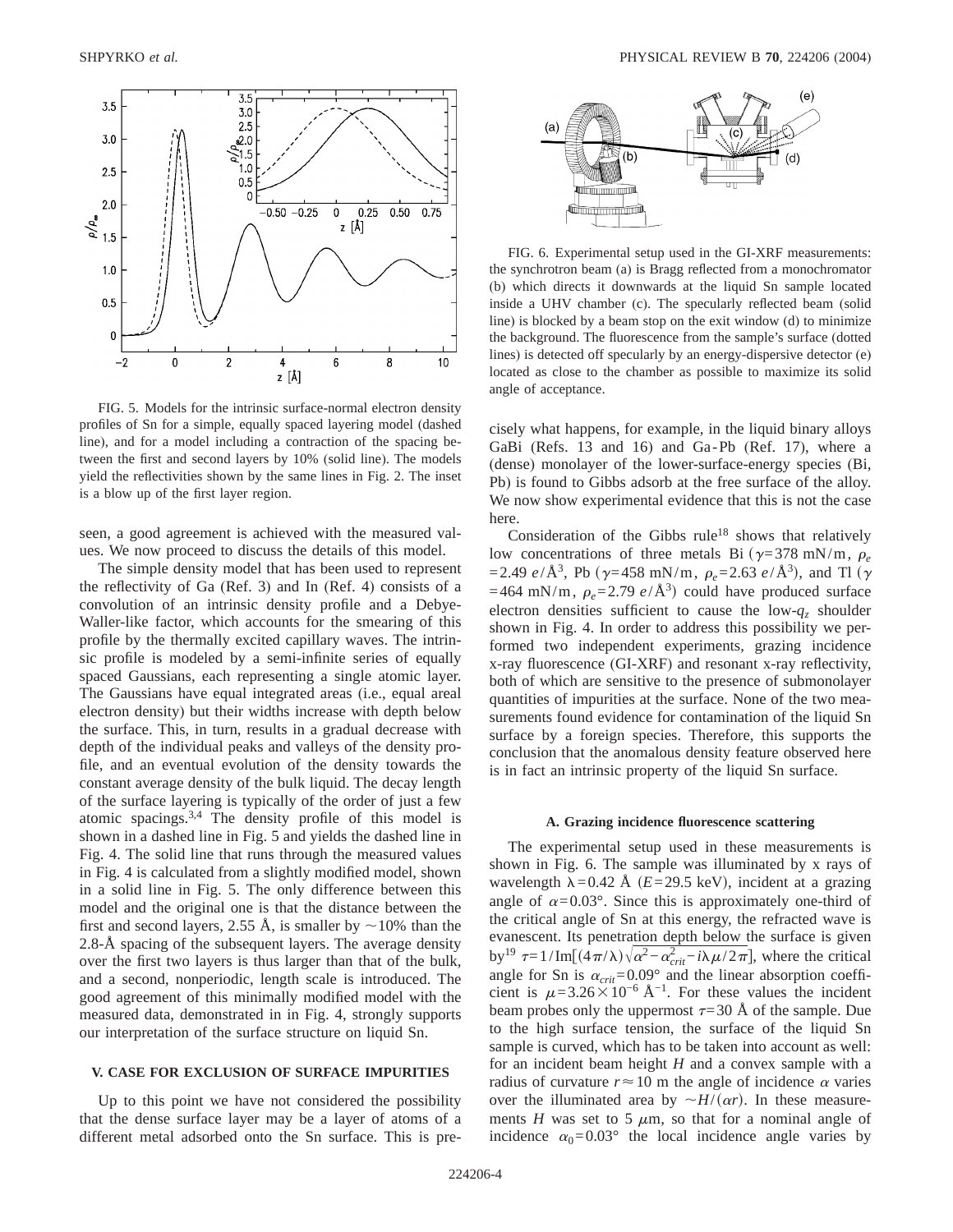

FIG. 7. Raw (line) and background-subtracted (open circles) measured fluorescence from the surface of liquid Sn. The sharp lines are due to the *K* emissions lines (Ref. 20) of Fe  $(E=6.4 \text{ keV})$ , Nb  $(E=16.6 \text{ keV})$ , Mo  $(E=17.5 \text{ keV})$ , and  $Sn(E=25.2 \text{ keV}).$ 

slightly less than  $\pm 0.03^{\circ}$ . Over this range  $0^{\circ} < \alpha < 0.06^{\circ}$ , the penetration length  $\tau$  varies from 21 Å to 28 Å. Thus, for our nominal incident angle of  $\alpha \approx 0.03^{\circ}$  any detected fluorescence signal comes mostly from the top 8–10 atomic layers. Depending on the signal-to-noise ratio and other factors, such as the relative fluorescence yield, with this geometry it is possible to detect trace amounts of selected materials to submonolayer accuracies, as we show below. Note that at our incident energy, 29.5 keV, which is well above the Sn *K* edge, the *K* lines of Sn are all excited. However, the *K* edges of Bi, Pb, and Tl are all .29.5 keV, so that only the *L* lines of these elements are excited.

Fluorescent x-ray emission from the illuminated portion of the sample was detected by an energy dispersive intrinsic Ge detector (area  $\sim$ 9 mm<sup>2</sup>) that was mounted about 30 cm away from the center of the sample, 15 cm above it, and displaced azimuthally by about 30° from the incidence plane. The experimental setup for this geometry is shown in Fig. 6. The signal was recorded using a multichannel analyzer. A lead shield was mounted on the output window as shown in the Fig. 6 to eliminate scattering from the specularly reflected beam into the detector by the exit window or outside air. Unfortunately, there was no simple way to shield the detector from scattering or fluorescence originating in the entrance window of the UHV chamber. In order to account for this background scattering, a differential measurement has been performed. The signal detected with the sample displaced 3 mm below the incident beam was subtracted from the signal that was measured for the beam striking the sample. The fluorescence data are shown in Fig. 7. The solid line is the as-measured raw fluorescence spectrum. It consists of fluorescence from both the sample and the entrance window, elastic scattering from the incident beam (the strongest peak at  $\sim$  29.15 keV), and Sn fluorescence (at 25.2 keV). There are a number of lower-energy peaks originating in the UHV chamber's components. The open circles show the spectrum obtained after subtracting from the raw spectrum the background spectrum recorded when the sample is moved out of the beam. The only remaining prominent peak is the Sn fluorescence observed at 25.2 keV. No other characteristic lines are discernible above the noise level. The ratio of the Sn *K* fluorescence to the noise level in the 10–15 keV energy region, where the *L*-fluorescence lines of the Pb, Bi, or Tl are expected, is  $\sim$  200. Factoring in the ratio of the *K*-fluorescence yield of Sn (0.84) to the *L*-fluorescence yield of Pb, Bi, or Tl  $(\sim 0.4)$  indicates that the presence of as little as 10% of a full monolayer of these metals (out of the  $\sim$ 10 atomic layers of Sn illuminated by the evanescent wave) should be detectable in this experiment. Since an impurity coverage of the surface required to generate the  $\sim$ 0.9 Å<sup>−1</sup> reflectivity peak is significantly higher than that, the absence of an impurity signal in Fig. 7 rules out with a high degree of confidence the possibility that a Gibbsadsorbed layer of impurities is the originator of the  $0.9-\text{\AA}^{-1}$ feature.

#### **B. Resonant x-ray reflectivity**

The effective electron density of an x-ray-scattering atom is proportional to the scattering form factor  $f(q) + f'(q, E)$ . Here  $f(q) \rightarrow Z$  for  $q \rightarrow 0$  and *Z* is the atomic number. When the x-ray energy is tuned through an absorption edge of a scattering atom, the magnitude of the real part of  $f'$  undergoes a sharp decrease, producing a change in the scattering power of that specific atom.<sup>21,22</sup> Thus, by measuring the scattering on and off edge it is possible to isolate the scattering due to the specific atom. We have used this method, called resonant (or anomalous) scattering, in the reflectivity mode to probe the liquid surface of Sn for the presence of foreign atoms. This is done by comparing the x-ray reflectivities of the liquid surface measured with the x-ray energy tuned on and off the *K* edge of Sn (29.20 keV). If the low- $q_z$  feature at  $q_z \approx 0.9$  Å<sup>-1</sup> is due a thin surface layer of foreign atoms, the effective electron density of Sn at the edge will change, while that of the foreign atoms will not. Thus, the density contrast will change and so will the prominence of the low $q_z$  feature. If, however, the low- $q_z$  shoulder is due to an intrinsic Sn structure, the electron density *difference* between high-density surface layer and the bulk will remain unchanged and so will the low- $q_z$  shoulder.

The 29.20 keV edge of Sn was identified by a transmission measurement through a Sn foil, shown in Fig. 8(b), as well as by the reflectivity from the liquid Sn surface at a fixed  $q_z$ =0.3 Å<sup>-1</sup>, shown in Fig. 8(a). Since the surface structure factor  $\Phi(q_z)$  depends on the electron density contrast between surface and bulk, the only energy dependence of  $R(q_z)$  away from both structural peaks (at  $q_z$ =0.9 Å<sup>-1</sup> and  $q_z$ =2.3 Å<sup>-1</sup>) is due to the energy variation of the critical wave vector  $q_c$ . This leads to a  $[Z+f'(E)]^2$  energy dependence of the reflectivity at a fixed  $q_z$ . The minimum value of  $f'(E)$ , estimated from Fig. 8(a), is consistent with the theoretically predicted value calculated by the  $IFEFFIT<sup>23</sup>$  program, taking the smearing due to the lifetime widths of the *K* and *L* levels into consideration. The observed change in reflectivity at the minimum relative to that 50 eV away is measured to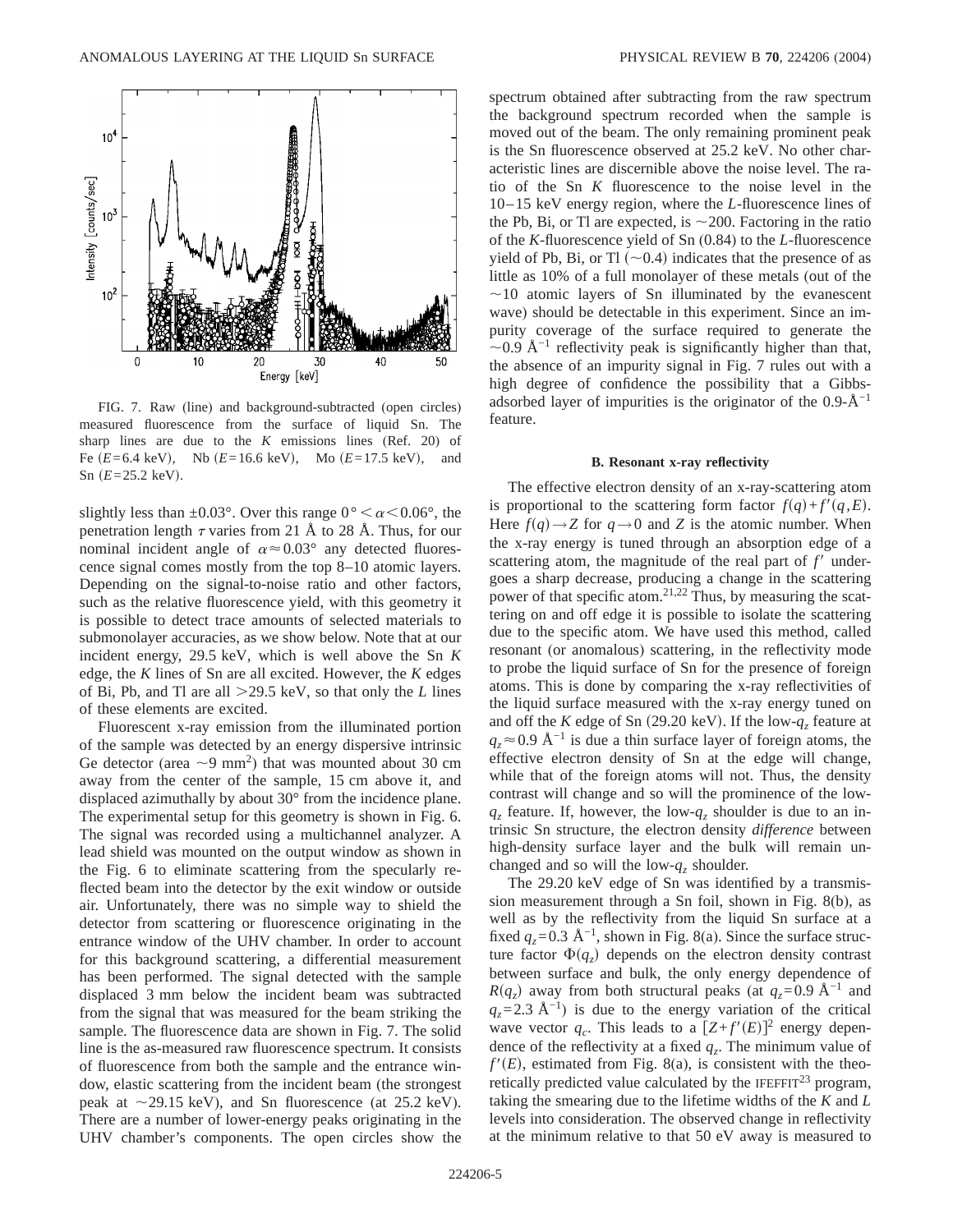

FIG. 8. (Top) Relative energy variation of the reflectivity off the liquid Sn surface at a fixed  $q_z$ =0.3 Å<sup>-1</sup>. The line is the theoretical prediction of the change in the reflectivity due to the variation of the dispersion correction  $f'(E)$  of the scattering factor near the edge, as calculated by the IFEFFIT program (Ref. 23). The open circles are the measured values. (Bottom) Measured energy variation of the intensity transmitted through an Sn foil (points). The *K* edge of Sn at *E*=29.20 keV shows up clearly in both measurements.

be about 15%, which corresponds, in turn, to a 7% reduction in the effective electron density of Sn.

In Fig. 9 we show the low- $q_z$  normalized reflectivity data  $R(q_z)/[R_F(q_z)$ CW $(q_z)$ ]= $|\Phi(q_z)|^2$ , measured at the *K* edge of Sn  $(29.20 \text{ keV})$ , just above the edge  $(29.22 \text{ keV})$  and far below the edge  $(17 \text{ keV})$ . The fact that the three data sets coincide proves unambiguously that the 0.9- $\AA^{-1}$  reflectivity feature does not arise from the contrast between Sn and a different element. A more quantitative analysis can be done in two ways. First, we assume a simple box model for the



FIG. 9. The structure factor (squared) of the Sn surface as derived from the measured reflectivity, at (*E*=29.20 keV, triangles), above  $(E=29.22 \text{ keV}, \text{circles})$ , and below  $(E=17 \text{ keV}, \text{squares})$  the *K* edge. The solid line is a fit to the density model featuring reduced interatomic spacing for the top layer by approximately 10%. The dashed line is calculated for a model with a high-density surface monolayer of an atomic species other than Sn. The inset shows the density profile of such a layer. For a discussion see the text.

surface, $19$  shown in the inset to Fig. 9. In this model, the surface layer's electron density *A* is larger than that of the bulk, *B*, yielding  $|\Phi(q_z)|^2 \approx (2A/B-1)^2$  at the peak. To obtain the measured peak of  $|\Phi(q_z)|^2=1.4$ , we have to assume  $A/B = 1.1$ . We note that only a handful of elements would be consistent with a model where this 10% increase in density originates in a surface layer of impurity atoms. Eliminating the elements which have a higher surface tension than that of Sn ( $\gamma$ =560 mN/m), which will not Gibbs segregate at the surface, the only reasonably likely remaining candidates are Bi, Pb, and Tl. If we assume that the surface layer is a monolayer of any one of these elements, the effect of the resonance is that the effective electron density of the Sn would be reduced by about 7%, as mentioned above. The measured  $R(q_z)/[R_F(q_z)CW(q_z)] = |\Phi(q_z)|^2$  would therefore increase at the Sn *K* edge to  $(2 \times 1.1/0.93-1)^2 = 1.86$ . The fact that this does not occur proves, again, that the increased density at the surface is an intrinsic surface effect, due entirely to a structure comprising Sn atoms only.

A second quantitative argument is the full modeling of the reflectivity, rather than considering only the maximum of the 0.9-Å<sup> $-1$ </sup> peak. The solid line in Fig. 9 is the same fit shown in Fig. 5 to the model where the density of each atomic layer is kept at the Sn density value, while the spacing between the first and second atomic layers is reduced from the 2.80 Å of subsequent layers to 2.55 Å. The agreement of all measured reflectivities, in particular that measured at the edge (triangles), with this model is excellent. The dashed line is the reflectivity calculated assuming an additional surface monolayer of a different species having a density higher than that of Sn. As can be seen, for the on-edge measurement, this line is expected to lie considerably higher than off edge. It clearly does not agree with the on-edge measured data (triangles).

The results of the two measurements presented in this section rule out the possibility that the dense surface layer found in the reflectivity measurements is due to surface segregation of impurity atoms. Thus, they strongly supports our claim that the high-density layer present at the surface is an intrinsic property of Sn itself.

## **VI. CONCLUSION**

We have found that the surface of liquid Sn exhibits atomic layering, similar to that found in other metallic systems. However, the surface structure factor exhibits an additional low- $q_z$  shoulder, which has not been observed for any of the pure metals studied to date. The possibility that this structure is due to a layer of surface-adsorbed contaminants has been addressed by two experiments, both of which confirm that the observed reflectivity feature is an intrinsic property of liquid Sn. The strongest argument comes from the resonant x-ray reflectivity measurement which finds no detectable difference between reflectivities measured on and off the Sn *K* edge, while model calculations predict a significant change for a layer of foreign surface atoms. Our analysis shows that the anomalous feature at low  $q_z$  is consistent with a modified atomic layering density model where the spacing between the first and second atomic layers is reduced by